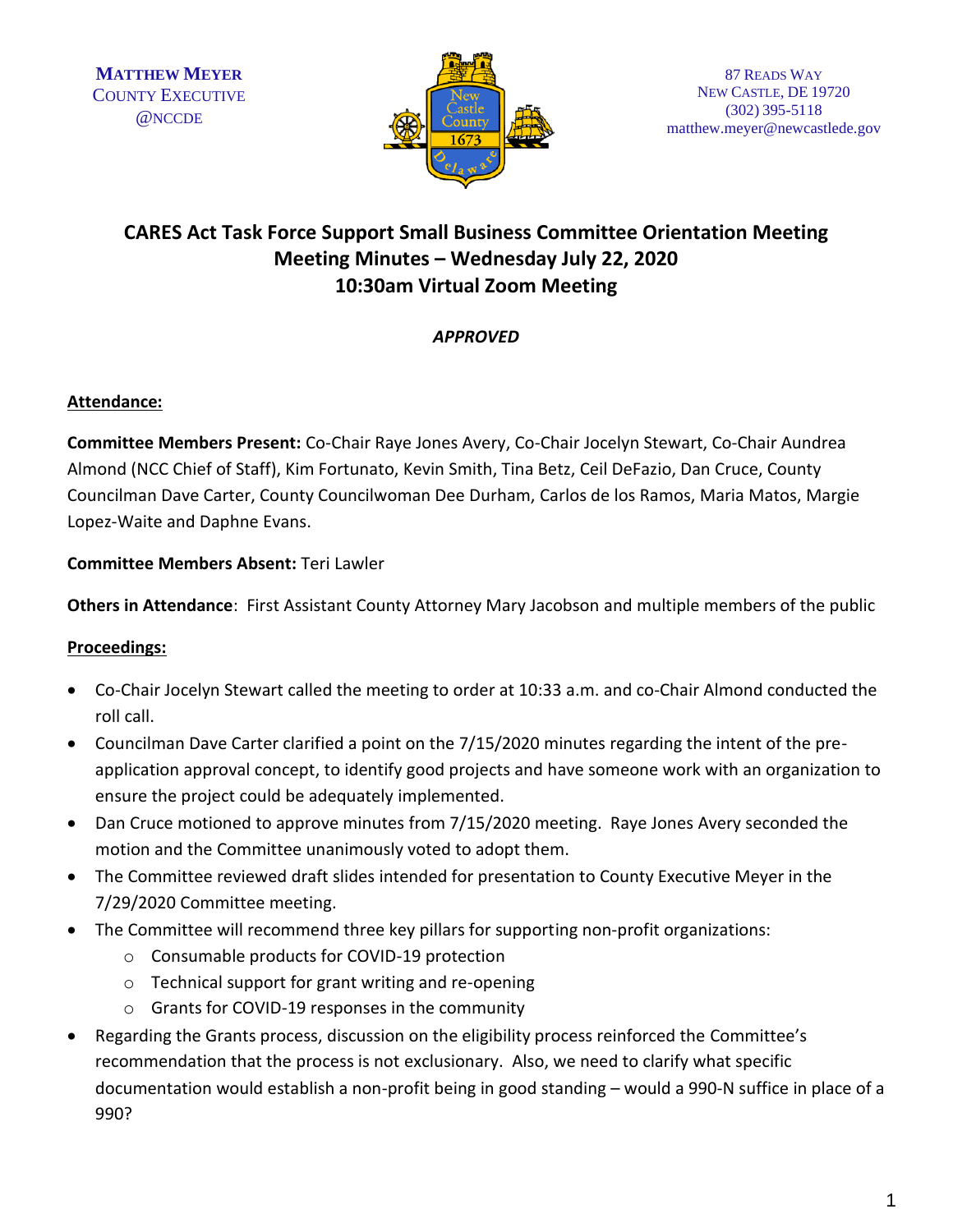- The Committee voted on the question of whether the Grant process should require all documentation as part of the application (Option A) or whether applicants should submit documentation after conditional approval of applications (Option B)
- Results of individual polling on the question:
- Jocelyn Stewart: **A**
- Raye Jones Avery: **A**
- Kim Fortunato: A
- Kevin Smith: A
- Tina Betz A
- Ceil DeFazio B express concern of upfront technical assistance
- Carlos de los Ramos A
- Teri Lawler A (vote sent via email)
- Daphne Evans A
- Margie Lopez-Waite A
- Councilman David Carter B
- Councilwoman Dee Durham A
- Regarding the online application, Ceil DeFazio suggested that technical assistance needs could be built into the online application – If an applicant could benefit from some help right up front, they could indicate that in the eligibility phase.
- Councilwoman Durham indicated that smaller organizations that leverage Fiscal Agents (for example, through the DCF) should still be able to apply; the eligibility assessment should address that scenario.
- Discussion of the review process included the following comments:
	- o The process should take into consideration that we will be looking at a wide range of organizations seeking support
	- $\circ$  The recommendations should state explicitly that the review team should have a mindset of inclusion, with a focus on what the project is proposing to do and who the organization is serving.
	- $\circ$  Dan Cruce noted that NCC would take on some liability if all of the review work is done in house.
	- $\circ$  Daphne Evans reminded the Committee that one value discussed earlier in the process is to consider collective impact – looking at the intersections between / among applications
	- $\circ$  Councilman Carter suggested that the review committee include individuals working in the nonprofit community.
	- $\circ$  Kevin Smith raised the question of whether non-profits can apply multiple times for different projects?